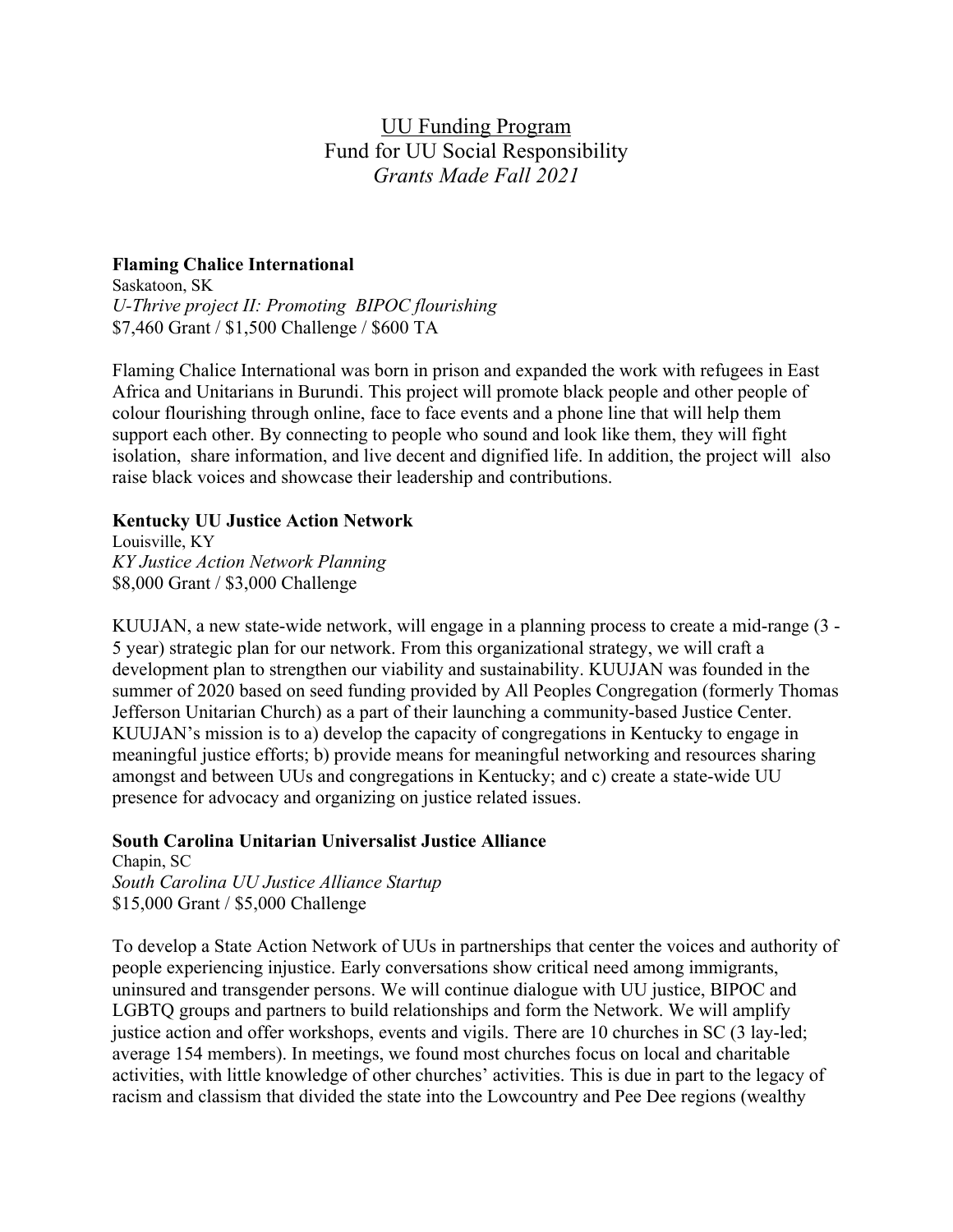plantations) and the Upstate and Midlands (frontier settlers). SC culture is rooted in regional isolation. The structure of UUA districts and subsequent ministerial clusters followed these longheld divisions and exacerbated the divide.

#### **Unitarian Universalist Advocacy Network of IL (UUANI)**

Carbondale, IL *Deepening Voter Engagement through Critical Conversations* \$11,500 Grant / \$8,500 Challenge

In the 2020 elections, IL UUs mobilized to side with love. In 2022 nearly every political official in IL will face election due to redistricting changes based on the 2020 census. We will engage voters at grassroot levels to create brave spaces in which people can have difficult conversations that open opportunities for creative collaboration.

## **Unitarian Universalist Community Church**

Glen Allen, VA *Afghan Refugee Assistance Initiative* \$2,000 Grant / \$5,000 Challenge

As the news broke that literally thousands of Afghan refugees would be arriving at Ft. Lee (20 miles south of Richmond), UUCC's Social Action Ministry, with the blessings of their minister, gathered leaders and former refugee resettlement hands to assess the current resources and volunteer capacity (Phase I of the project). The goal is to assist Reestablish Richmond in helping refugee families to become independent of our support, to become good neighbors and successful community members in the Richmond area.

## **Unitarian Universalist Congregation of Lake County**

Eustis, FL *Pathways to Racial Healing* \$10,000 Grant / \$2,500 Challenge

Pathways to Racial Healing was formed as a direct response to the long history of racial injustice in Lake County, Florida. The Pathways to Healing initiative brings together the UU Congregation of Lake County, Lake County Voices of Reason, the Friendship Methodist Church, and the Farmworkers Association of Florida. These organizations are located in Lake County and support racial justice efforts in the community. The project will offer eight community racial healing sessions to members of the Unitarian Universalist Congregation of Lake County and like-minded community partners and establish a Race Equity Advisory Panel that will provide informed recommendations to our all-white Lake County Board of Commissioners. This Panel will advise on programmatic, community, and legislative options to address and rectify systemic and structural racism and bias within local government.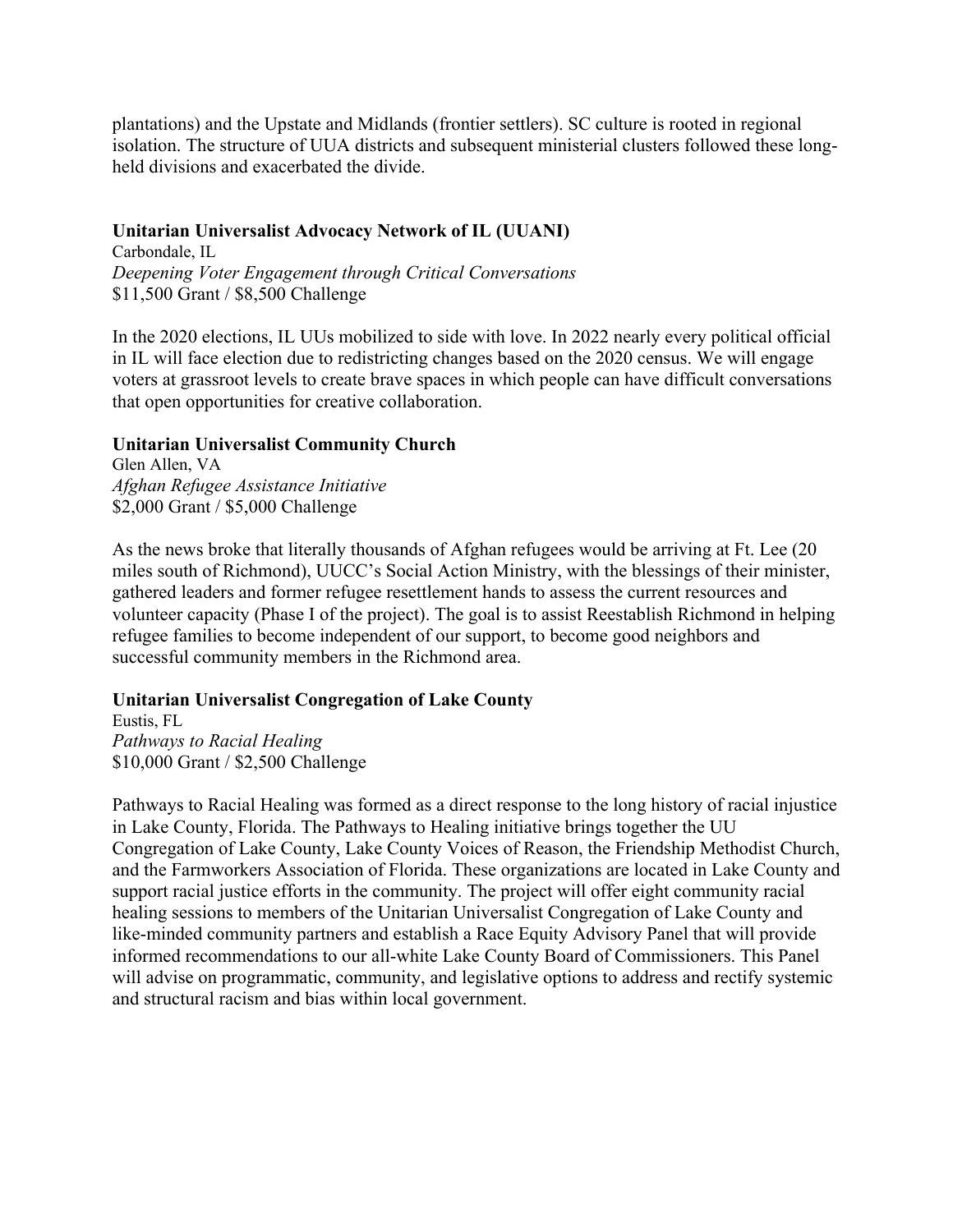#### **Unitarian Universalist Fellowship of Durango**

Durango, CO *Mission: Support Kids* \$11,500 Grant / \$1,000 Challenge

The city of Durango and county of La Plata provides support to address many social justice issues and needs in our area, but support to children in foster care is a gap. This project was started by a young adult UUFD member, on her own, with her own resources, during the last year. Her past personal experience as a Foster Child drove this project due to her passionate desire to provide a sense of worth and personal dignity to children in our county experiencing the loss of identity, chaos, fear, and loss of personal dignity that occurs when they are taken from their families and placed with strangers in foster homes. The project now engages 15 members of the congregation and is growing. They provide 'comfort' backpacks to Foster Children when taken from their homes, with personal care and support items, and to hold their belongings, instead of a trash bag. This program gives traumatized children a sense of dignity and self-worth amidst a chaotic and emotionally frightening upheaval in their young lives. These backpacks are theirs alone: a new good quality backpack; a plush toy to cuddle at night; a journal and pen for older children; coloring book and crayons for younger children; \$15 gift card from our local bookstore," Maria's Bookshop"; personal hygiene products; hairbrush and comb; toothbrush & toothpaste; hair ornaments and hair gel; fidgit toys for young children; tissue packs; bath bomb; silly putty; lip balm, and a personal handwritten card from our Team. These "comfort packs" are generally made for four different groups: under 12 years old; over 12 years old; primarily gender neutral items, but some minor 'boy/girl' items. However, they know from direct experience with their project team, as well as the work of our LGBTQIA+ social justice team, that a boy/girl binary is not the defining way to determine which backpack a child is given. They have asked Social Services to use whatever knowledge they have of a particular child to select the backpack they think appropriate to that child.

## **Unitarian Universalist Mass Action**

Marlborough, MA

*End Solitary Now! (Led by MASC / Massachusetts Against Solitary Confinement)* \$10,000 Challenge

MASC works to end solitary confinement in the Massachusetts Correctional System through both legislative and regulatory strategies. Despite new legislative mandates, the torturous practice of solitary confinement continues to increase in MA prisons. MASC is led by survivors and impacted people and we are the only coalition focused on this issue in the state. The UU community joins social media campaigns, hosted events in person pre-covid and now via Zoom, contacted their legislators to advocate for change and participated in lobby day, and wrote letters to the editor to keep attention on this important issue. In addition, members have turned out for rallies, attended press briefings both in person and on-line and attended legislative briefings. This year, they have added letter writing to people who are imprisoned and have partnered with organizations such as Black & Pink and Families for Justice as Healing to identify loved ones inside who will welcome a pen pal.